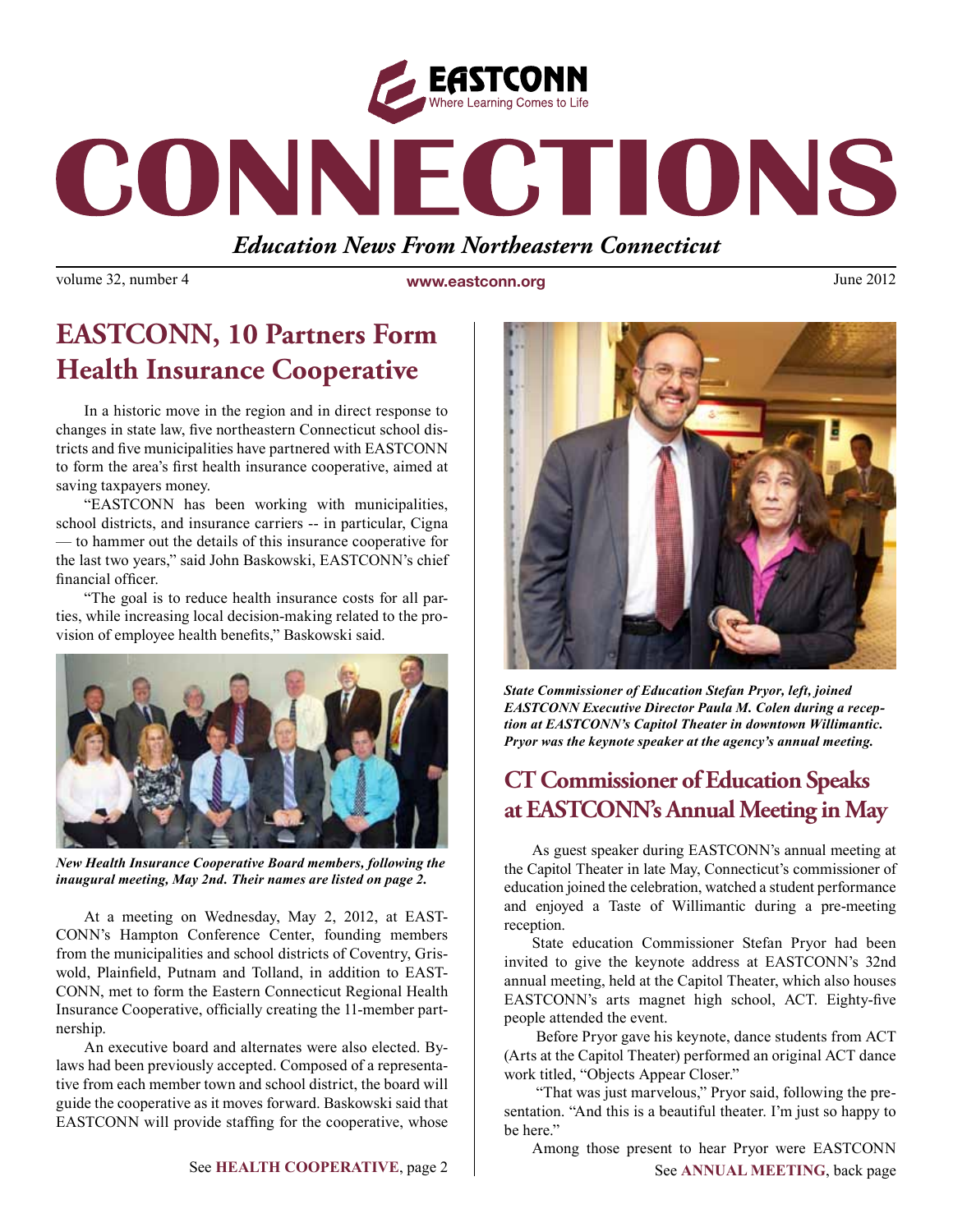#### **View the EASTCONN Calendar at <www.eastconn.org> and Click on "Workshops, Events & Classes"**

#### **HEALTH COOPERATIVE**, from page 1

new insurance policy period will take effect on July 1, 2012.

Nearly two years ago, following the passage of Connecticut Public Act 10-174, which allowed school districts and municipalities to jointly purchase employee health insurance, EASTCONN invited representatives from across northeastern Connecticut to explore the possibility of forming a health insurance partnership. Talks have been ongoing since that time.

After the cooperative's first official meeting on Wednesday, new executive board members shared their thoughts.

 "It's been exciting to move forward as the frst cooperative of this kind in the state and I hope this will result in reduced insurance costs for both towns and school districts," said Chairman Steve Werbner, who is also Tolland's Town Manager.

Executive board member William Hull, Putnam Superintendent of Schools, added, "It's a great start. Hopefully, it's something that will save towns money and bring the region together collaboratively to help all our employees."

 "This is an exciting time because, as the result of a change in state law two years ago, we are now able to take advantage of this law," said William Guzman, Tolland Superintendent of Schools, who is also an executive board member.

Board member John Elsesser, Town Manager of Coventry, said, "Eastern Connecticut has always been innovative and has always worked collaboratively to come up with great solutions. We take pride in having taken this collaborative approach to health insurance."

The cooperative's executive board will meet in the coming months to further develop operating procedures and address other details, Baskowski said.

For more information, contact EASTCONN CFO John Baskowski at 860-455-0707, or at jbaskowski@eastconn.org.

#### **Health Insurance Board Photo IDs from page 1:**

*Front row, l to r: Holly McCalla, Griswold Public Schools Business Manager; Kelly Vachon, Plainfeld Town Finance Director; Executive Board Chairman Steve Werbner, Tolland Town Manager; William Hull, Superintendent Putnam Public Schools; and Erik Christensen, Griswold Town Finance Director. Back row, l to r: William Guzman, Superintendent Tolland Public Schools; John Elsesser, Coventry Town Manager; alternate Beth Bauer, Coventry Town Finance Director; Doug Cutler, Putnam Town Administrator; alternate Robert Carroll, Coventry Public Schools Finance Director; Ronald Lussier, Plainfeld Public Schools Finance Director; and John Baskowski, EASTCONN Chief Financial Offcer. Missing from photo: Coventry Superintendent Dave Petrone.*

**EASTCONN** *Connections* 

Writer/Editor: Teddie Sleight ~ tsleigh[t@eastconn.org](mailto:tsleight@eastconn.org) Assistant: Cindy Laurendeau ~ [claurendeau@eastconn.org](mailto:claurendeau@eastconn.org)

**[Communications Department](%20mailto:connections@eastconn.org)** [Dotty Budnick,](mailto:dbudnick@eastconn.org) Director ~ [dbudnick@eastconn.org](http://mailto:dbudnick@eastconn.org)

**EASTCONN Administration** Paula M. Colen, Executive Director

**EASTCONN**, 376 Hartford Turnpike, Hampton, CT 06247, 860-455-0707 FAX: 860-455-0691

## **EASTCONN ACT Student Poets Honored by Sunken Garden Festival**



Two of EASTCONN's Arts at the Capitol Theater (ACT) creative writing students, senior Amanda Goode, of Amston, and junior Kevin Kissane, of Willimantic, were selected from among 175 entrants as fnalists in the statewide Hill-Stead Museum's 2012 Fresh Voices Competition, part of the annual Sunken Garden Poetry celebration held each June in Farmington.

ACT, EASTCONN's arts magnet high school, is located in Willimantic.

Goode was also named one of the six Fresh Voices Competition winners and was asked to read her poems "The Map" and "Pyromania" during the festival. The Hill-Stead Museum in Farmington is home to The Sunken Garden Poetry Festival.

To learn more about ACT's creative writing program, contact the school at 860-465-5636, or visit www.eastconn.org/ACT.

 $$ 

#### **PD Forums Scheduled for October, March to Help Small K-8 Districts Meet Mandates**

Small, K-8 school districts in the northeastern Connecticut region are invited to attend EASTCONN's **PreK-8 Collaborative Professional Development Forums**, aimed at helping small districts meet their PD needs, respond to new state and federal mandates and save district resources.

Dates for EASTCONN's new PD Forum, topics for which came from a recent survey of 22 small K-8 districts in the EASTCONN region, are based on the Common Calendar.

The frst PD Forum is scheduled for Tues., Oct. 9, 2012, at EASTCONN's Hampton Conference Center, 376 Hartford Turnpike (Route 6). The second PD Forum will be held on March 28, 2013, at a site to be determined.

EASTCONN's PD Forum will bring in staff developers and other outside experts, who are recognized in their felds, to share topical information with both teachers and administrators; the PD Forum is intended to help small districts meet mandates in a collaborative environment.

Break-out sessions, based on district survey responses, will focus on topics like the Common Core, instructional strategies and academic intervention strategies, among others.

"We are planning to offer a mix of break-outs and full-day presenters at both Forums, and we will also offer some overlap sessions for both dates," said EASTCONN staff developer Amy Drowne, who is one of the Forum organizers. Learn more by contacting EASTCONN Director of Teaching and Learning Jim Huggins at 860-455-1569, or at *jhuggins@eastconn.org.*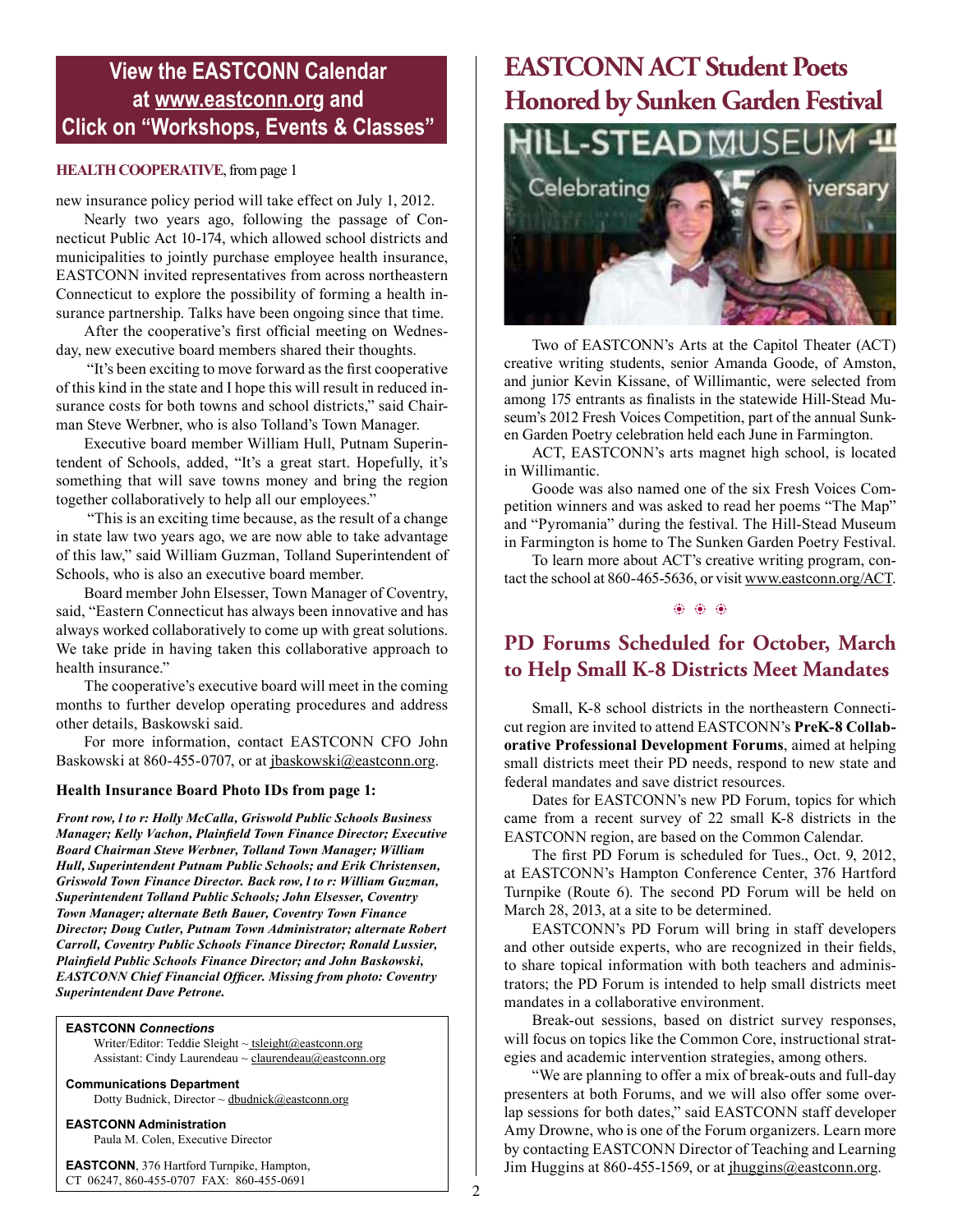## **EASTCONN Professional Notes**



*Marianne Cavanaugh*



EASTCONN's **Marianne Cavanaugh**, a math trainer for Project Opening Doors (POD), is one of six educators nationwide who has received the Laying the Foundation (LTF) Trainer of the Year Award. LTF is a national teacher-training program. POD, which is facilitated by EASTCONN, encourages low-income and minority students to take more AP classes.

EASTCONN Staff Developers **Nancy Magnani** and **Mary Lou Smith** presented three different workshops at the National Science Teachers Association STEM Forum and Expo in Atlantic City, in May. The Forum focused on sharing tools that elementary and middle school educators can use to more effectively teach science, technol-

*Nancy Magnani*

ogy, engineering and math (STEM). Their STEM presentations included: "The Marshmallow Challenge: Using an Engineering Design Exercise to Get Kids Thinking Critically;" "Integrating STEM Topics into a Study of Wind Energy;" and "Blending STEM Curriculum with a Study of Forces and Motion."



In May, **Debra Stipe**, an Early Childhood Specialist for EASTCONN, presented a session on "Enhancing Oral Language" at Goodwin College's Third Annual Literacy Conference, during which literacy workshops are offered to specialists in birth-tokindergarten education.

*Debra Stipe*



**Toni Ryan**, Ed.D., EASTCONN's Director of Curriculum, Instruction and Accreditation, will be a presenter at the American Classical League Annual Institute at the University of Nevada, Las Vegas, in June. Ryan will present "Classics, Complexities and the 5C's: A Rationale for a Critical Pedagogy of Classics," during what is the

largest annual gathering in North America of practitioners in Classical languages.



*Nancy Celentano*



*Grace Levin*

EASTCONN's Teacher Education and Mentoring (TEAM) Director of Training **Nancy Celentano** and TEAM Field Staff Representative **Grace Levin** have been invited to present at the 2012 Learning Forward Annual Conference in Boston in December. Celentano and Levin's presentation, "Teacher Induction 3.0," will focus on Connecticut's teacher-directed, embedded professional growth model, TEAM, and the ways in which schools can help novice teachers become more effective in the classroom and improve student outcomes.

## **Early Childhood Initiatives Align with Governor's Reform Legislation**

 After its passage in May, one of the central precepts of Connecticut Gov. Dannel P. Malloy's education reform legislation seeks to improve access to early childhood educational opportunities in high-need, low-performing communities.

 "Research clearly indicates that early education and intervention effects markedly positive outcomes in children's lives and school success," said EASTCONN Early Childhood Initiatives Director Elizabeth Aschenbrenner.

 EASTCONN's Early Childhood division continues to provide and facilitate a variety of regional and statewide early childhood education initiatives that are aligned with the governor's education reform legislation.

**EASTCONN's Early Childhood staff coordinate the Con**necticut State Department of Education Training Wheels initiative, an intensive, statewide professional development program for implementing the cycle of intentional teaching using the state's Preschool Curriculum and Assessment Frameworks. Training Wheels is designed to increase child outcomes. Regionally, EASTCONN provides training and technical assistance to member districts.

**F** In collaboration with McREL (Mid-continent Research for Education and Learning), EASTCONN is engaged in the Scaffolding Early Learning Project, which offers professional development to preschool and kindergarten teachers. "The goal is to increase language, literacy and math skills, as well as those executive function skills that are critical to children's school success," said Aschenbrenner. EASTCONN is the first in the state to pilot the implementation of this approach in Killingly, Plainfeld, Putnam, Vernon and Windham.

**EASTCONN** is playing a central role in the state's PreK-to-Grade-3 Initiative, which is aimed at closing the achievement gap in Connecticut. Thus far, two symposia have taken place with more than 250 in attendance. Six teams have analyzed current practices by piloting a new assessment tool, which is a rubric for identifying areas of strength and those in need of improvement. In connection with this initiative, Aschenbrenner is also working with Colchester, facilitating their Early Leadership Team; together, they are examining the district's policies and practices with the goal of increasing student success by ensuring consistency and continuity of curriculum assessment and transitions.

**EASTCONN's Early Childhood division is a collaborating** partner with the Department of Children and Families (DCF), in its Willimantic catchment area, and Child First, having facilitated a recent gathering of 50-plus community-based representatives from early care and education programs, public schools, mental health agencies, DCF, school readiness councils, health clinics and Child First, Inc. During the meeting, participants worked collaboratively to provide mental health services and support to the region's children and their families.

As part of EASTCONN's regional Common Core State Standards Consortium, which is aimed at helping area districts See **EARLY CHILDHOOD**, back page